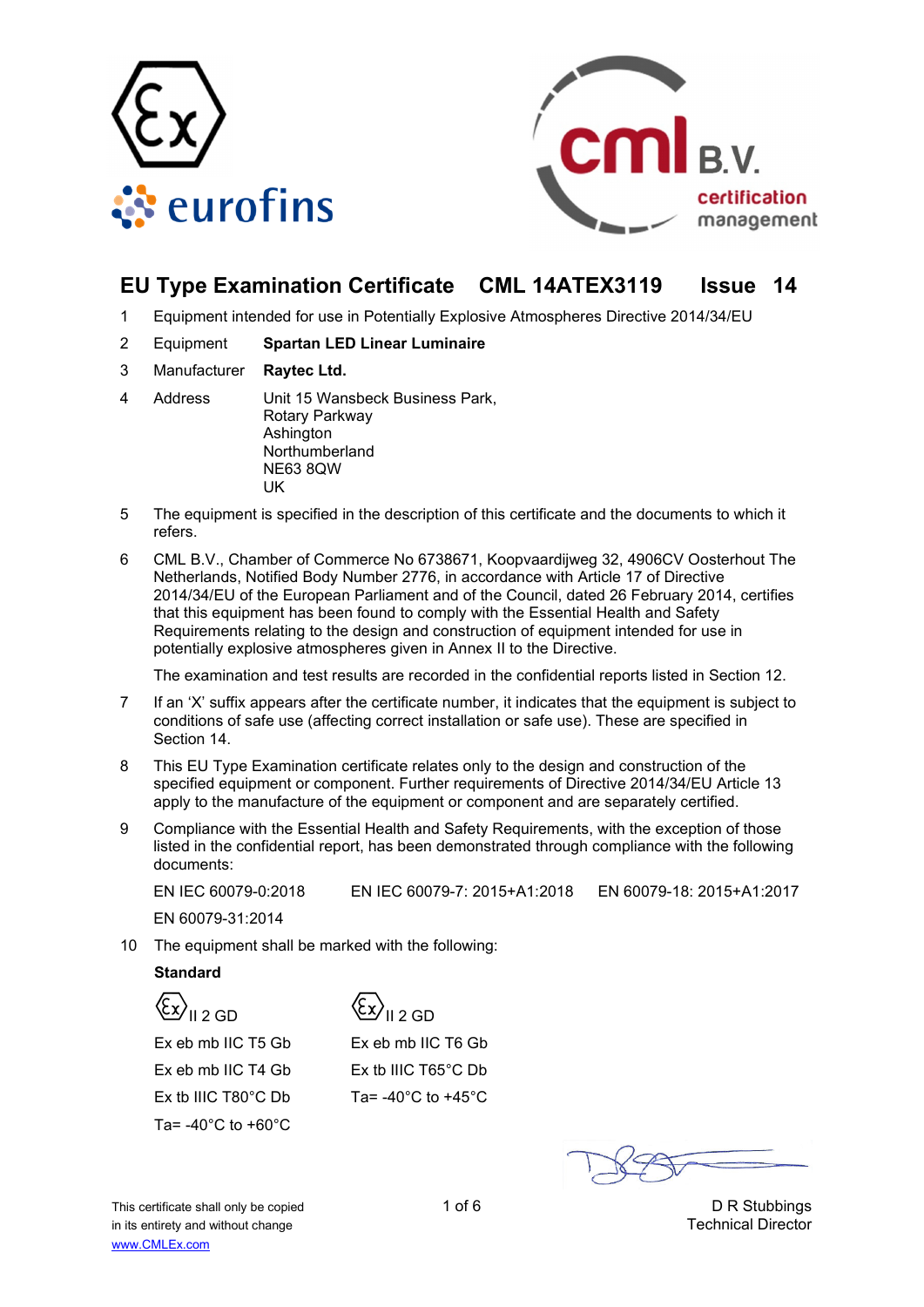



## **Emergency**

| $\langle \xi x \rangle$ <sub>II 2 GD</sub> |
|--------------------------------------------|
| Ex eb mb IIC T5 Gb                         |
| Ex eb mb IIC T4 Gb                         |
| $Ex$ tb IIIC T76 $^{\circ}$ C Db           |
| Ta= $-20^{\circ}$ C to $+50^{\circ}$ C     |

 $\langle \overline{\xi_x} \rangle$ <sub>II 2 GD</sub> Ex eb mb IIC T6 Gb Ex tb IIIC T66°C Db Ta= -20°C to +40°C

## **11 Description**

The Spartan LED Linear Luminaires are a range of LED luminaires. There are four luminaires sizes available varying in length WL84, WL84-1200, WL168 and WL168-1500. LV (Low Voltage) or HV (High Voltage) variants are available with the following ratings. The HV luminaires may also be supplied with a battery pack and inverter to enable operation in 'emergency' mode.

| <b>Power Supply Variant</b>     | <b>Ratings</b>                |
|---------------------------------|-------------------------------|
| <b>HV Standard</b>              | 110-280 VAC and 154 - 355 VDC |
| <b>HV Emergency</b>             | 110-280 VAC                   |
| LV Standard                     | 18-48 VAC                     |
| HV Dual                         | 110-280 VAC and 154 - 355 VDC |
| LV DC                           | 18-48 VAC and 18-68 VDC       |
| <b>HV Intelligent Emergency</b> | 110-280 VAC                   |

The Spartan LED linear Luminaire enclosure is made from extruded aluminium with a transparent polycarbonate lens. The aluminium enclosure has cast aluminium end sections fitted with cast aluminium covers.

The equipment utilises silicone sponge gaskets to seal the external lens and end covers to the main enclosure and maintain the IP66 rating. Samples of the luminaire have also been independently tested against the requirements of IEC 60529 Ed 2.1 and have passed IPX6 and IPX7.

The end sections house separately certified terminals and a maximum of two separately certified cable entries per end. The end covers house either the encapsulated power supply or the optional emergency mode battery. The covers are fixed to the end sections using two M6 bolts per cover. Alternatively, an option of fitting a blanking cover at one end to provide two cables entries at one end can be used on WL84 and WL84-1200 standard variants only.

The main section of the luminaire is fitted with an encapsulated light engine. This light engine is an extruded aluminium frame fitted with a PCB containing up to 80 surface mounted LED's.

These LED's are fitted with transparent polycarbonate lenses, each lens covering up to16 LED's. The PCB; complete with fitted lenses, is encapsulated securing the lenses in place and coating the PCB up to the walls of the light engine.

The WL84 and WL84-1200 variants are fitted with one light engine and one external lens. The WL168 and WL168-1500 variants are fitted with two light engines and two external lenses.

The LED's are available in white, coloured or infra-red. The enclosure has fixing holes to the rear, the size, pitch and quantity can be customised to suit customer needs.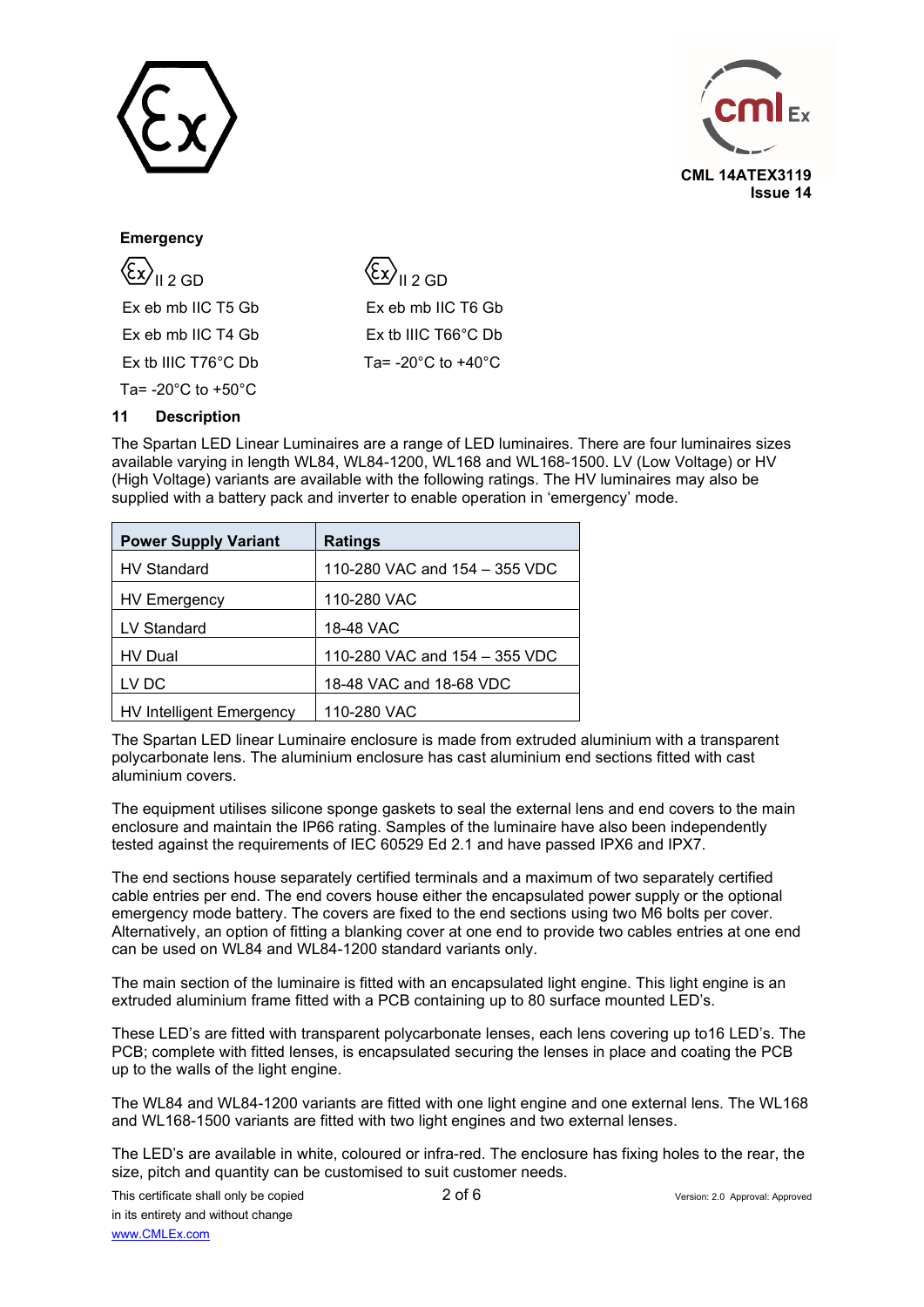



All enclosures offer internal and external earthing facilities.

An optional replaceable antistatic lens film is available across the range.

## **Variation 1**

The following modifications to the original assessment have been addressed:

- i. Standard variant only now offered at lower ambient of -40°C
- ii. New lower ambient amended on label drawing

#### **Variation 2**

This variation introduces the following modification:

i. To permit the use of alternative terminal blocks

## **Variation 3**

This variation introduces the following modifications:

- i. Allow transparent antistatic film to be fitted the lens across the range.
- ii. Add a variant WL168-1500 standard & emergency<br>iii. Add a variant W84-1200 standard & emergency
- Add a variant W84-1200 standard & emergency
- iv. Allow end blanking cover to be fitted to WL84 standards and WL84-1200 standard.
- v. The product description was updated to reflect the changes made by this variation

## **Variation 4**

This variation introduces the following modifications:

- i. To allow WL168 and WL168-1500 mains powered (HV) standard variants to be fitted with an alternative dual channel power supply.
- ii. To update certificate to reference the 2014/34/EU Directive.

## **Variation 5**

This variation introduces the following modifications:

i. To increase the voltage range for the low voltage options. The product description was updated to reflect the changes made by this variation.

## **Variation 6**

This variation introduces the following modifications:

- i. To assess the product against EN 60079-28:2015.
- ii. To include Ex op is marking in line with EN 60079-28:2015.
- iii. To update EN 60079-18:2009 to EN 60079-18:2015.
- iv. To update the conditions of manufacture to reflect updated standards and clause numbers.
- v. Drawing 980-SD-0023 removed from controlled drawings.

## **Variation 7**

This variation introduces the following modifications:

- i. To allow an alternative label to be fitted, the equipment is marketed under the product range name 'Wadco Bosse LED'.
- ii. To allow the use of alternative model names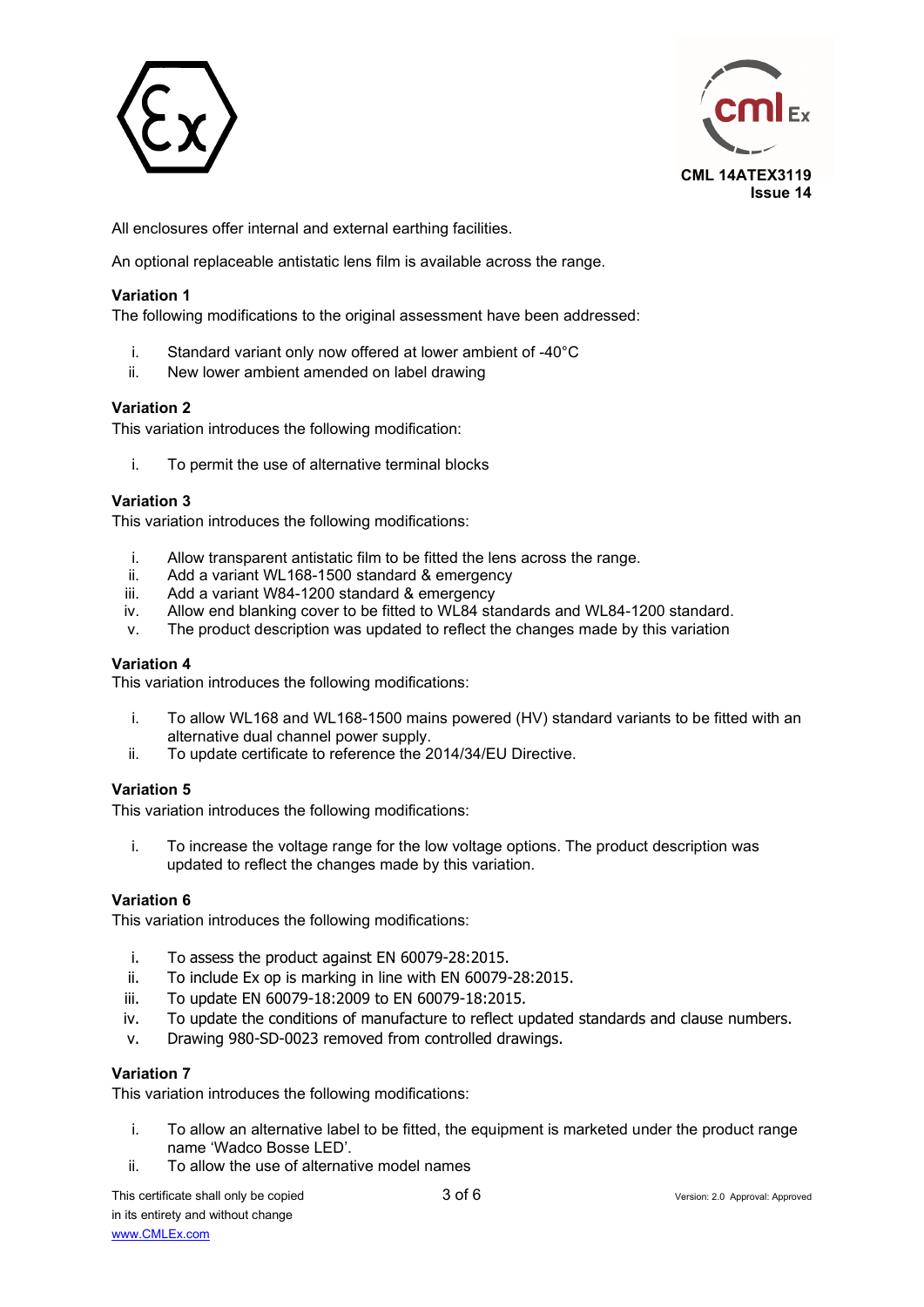



## **Variation 8**

This variation introduces the following modifications:

- i. Replace discrete logic components with microprocessor system.<br>ii Addition of 3 indication LEDS
- Addition of 3 indication LEDS.

## **Variation 9**

This variation introduces the following modifications:

- i. To include a change of address<br>ii. To include a minor change to the
- To include a minor change to the component values on the Dual PSU circuit
- iii. To include a DC option ( $\overline{HV}$  Standard and Dual PSU) iv Minor change to marking T4/T5
- Minor change to marking T4/T5
- v. The description, Conditions of Manufacture and marking have all been modified in accordance with te allowable options and the modifications above.

#### **Variation 10**

This variation introduces the following modifications:

- i. To implement minor changes to the PSU electronic circuit that do not affect the types of protection.
- ii. To remove EN 60079-28:2015 / IEC 60079 28:2015 Ed. 2 from the scope and to amend the marking to remove "op is".
- iii. To transfer the CML UK ATEX Certificates to CML BV

## **Variation 13**

This variation introduces the following modifications:

- i. To update to the latest edition of the standard
- ii. To permit alternate LED arrangement
- iii. To permit the inclusion of LED optics
- iv. To permit alternate LED driver use with WL84
- v. To permit a change to diffuser lens design
- vi. To update terminal certificate numbers
- vii. To assess and permit a non-metallic paint layer (applied externally to the equipment).
- viii. To remove reference to alternative labels Wadco Bosse LED'
- ix. To update the description in line with the above modifications
- x. To update marking in line with latest standards (Ex e to Ex eb)
- xi. To update maximum ambient from +55°C to +60°C
- xii. To remove condition of manufacture

## **Variation 14**

This variation introduces the following modifications:

- i. Alternative electronic components for power supply unit.
- ii. Alternative Nemalux nameplate is added.
- iii. Correction of typographical errors on schedule drawings.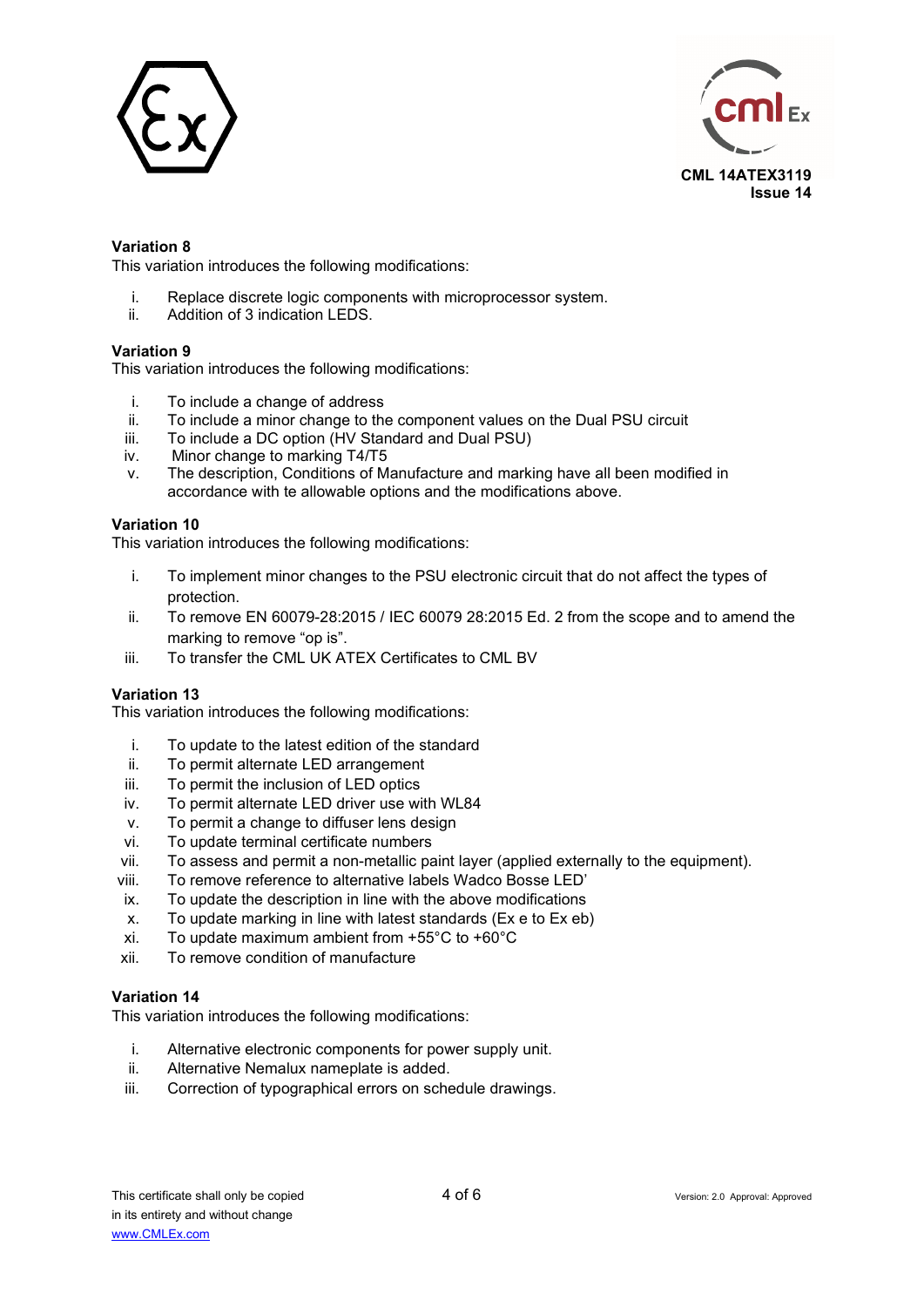



| <b>Issue</b>   | <b>Date</b>  | <b>Associated report</b> | <b>Notes</b>                                                                           |
|----------------|--------------|--------------------------|----------------------------------------------------------------------------------------|
| 0              | 25 Feb 2015  | R325A/00                 | Certificate release                                                                    |
| 1              | 20 Mar 2015  | R325A/01<br>R501A/00     | To recognise report R325A/01 which was<br>amended. To include R501A/00 for Variation 1 |
| $\overline{c}$ | 15 May 2015  | R589A/00                 | The issue of variation 2                                                               |
| 3              | 04 Feb 2016  | R1022A/00                | The issue of variation 3                                                               |
| 4              | 23 Jun 2016  | R1203A/00                | The issue of variation 4                                                               |
| 5              | 13 July 2016 | R1424A/00                | The issue of variation 5                                                               |
| 6              | 03 Apr 2016  | R1869B/00                | The issue of variation 6                                                               |
| 7              | 22 Sep 2017  | R11340A/00               | The issue of variation 7                                                               |
| 8              | 04 Oct 2017  | R1870A/00                | The issue of variation 8                                                               |
| 9              | 05 Apr 2018  | R11641A/00               | The issue of variation 9                                                               |
| 10             | 03 Feb 2020  | R12972A/00               | The issue of variation 10                                                              |
| 11             | 30 Apr 2020  |                          | Re-issued to correct a typographic error to the<br>marking                             |
| 12             | 02 Dec 2020  | R12972A/01               | Re-issued to correct a typographic error to the<br>marking                             |
| 13             | 10 Mar 2021  | R13683A/00               | The issue of variation 13                                                              |
| 14             | 29 Jun 2021  | R14354A/00               | The issue of variation 14                                                              |

# **12 Certificate history and evaluation reports**

Note: Drawings that describe the equipment or component are listed in the Annex.

# **13 Conditions of Manufacture**

The following conditions are required of the manufacturing process for compliance with the certification.

- i. Where the product incorporates certified parts or safety critical components the manufacturer shall ensure that any changes to those parts or components do not affect the compliance of the certified product that is the subject of this certificate.
- ii. A dielectric strength test shall be carried out on all units manufactured in accordance with EN 60079-7:2015+A1:2018 clause 7.1 and EN 60079-18:2015+A1:2017, clause 9.2, depending on the power supply type and rating at the voltages and durations shown in the following table: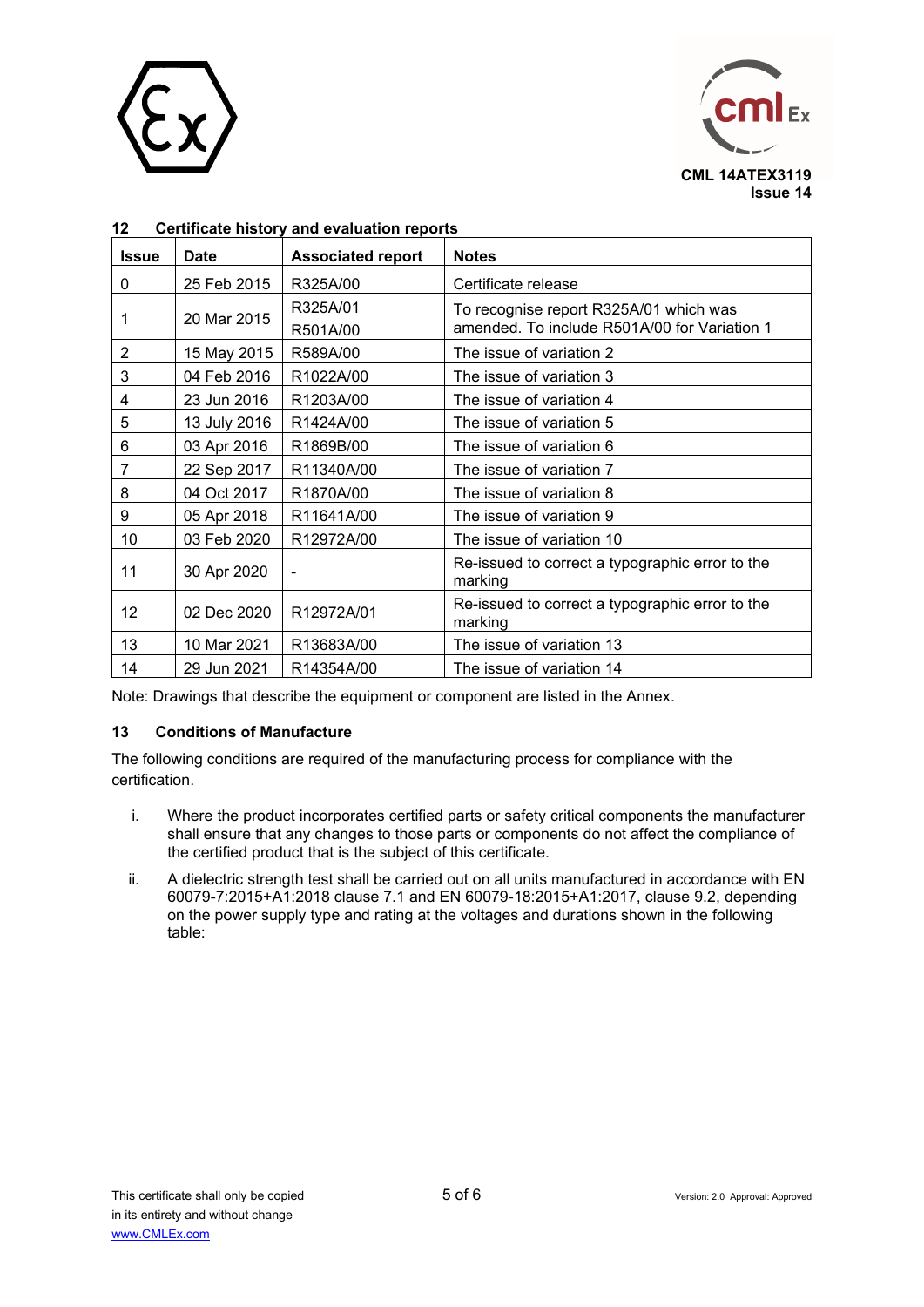



| <b>Power Supply</b><br><b>Type/Rating</b>  | 110 to 280 Vac           | 154 to 355Vdc                   |                       |
|--------------------------------------------|--------------------------|---------------------------------|-----------------------|
| HV                                         | 1560V AC for 1<br>minute | 1810 V for<br>100 <sub>ms</sub> | 2111 Vdc for 1 minute |
| <b>Power Supply</b><br><b>Type/ Rating</b> | 18 to 48 Vac             |                                 | 28 to 68 Vac          |
| LV.                                        | 500 Vac for 1 minute     |                                 | 700 V for 1 minute    |

No breakdown shall occur. Tests shall be carried out between each circuit and earth

iii. A visual inspection shall be carried out on the encapsulated parts to check for damage, in accordance with EN 60079-18:2015+A1:2017, clause 9.1.

# **14 Specific Conditions of Use (Special Conditions)**

None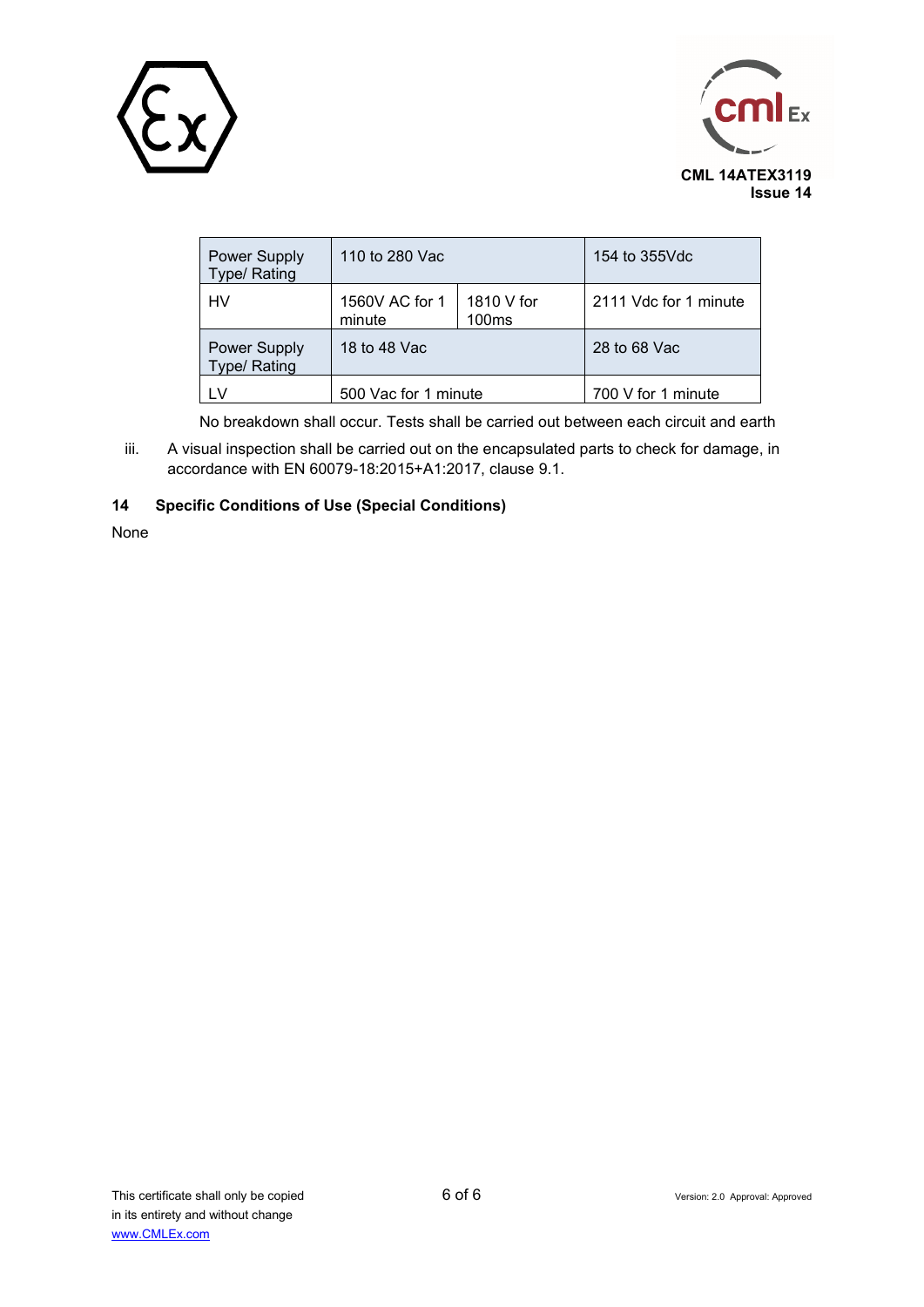| <b>Certificate Number</b> | <b>CML 14ATEX3119</b>               |
|---------------------------|-------------------------------------|
| <b>Equipment</b>          | <b>Spartan LED Linear Luminaire</b> |
| <b>Manufacturer</b>       | Raytec Ltd.                         |



The following documents describe the equipment or component defined in this certificate:

# **Issue 0**

| <b>Drawing No</b> | <b>Sheets</b> | <b>Rev</b> | <b>Approved</b><br><b>Date</b> | <b>Title</b>                                          |
|-------------------|---------------|------------|--------------------------------|-------------------------------------------------------|
| 920-SD-0007       | 1 to $3$      | A          | 25/02/2015                     | Spartan Linear Assembly Drawing                       |
| 910-SD-0002       | 1 of $2$      | B          | 25/02/2015                     | HV & HV Emergency PSU Schematics                      |
| 910-SD-0003       | 1 to $5$      | A          | 25/02/2015                     | <b>HV PSU Fault Assy</b>                              |
| 910-SD-0004       | 1 of 5        | B          | 25/02/2015                     | HV Emergency PSU Fault Assy                           |
| 910-SD-0004       | 2 of 5        | A          | 25/02/2015                     | HV Emergency PSU Fault Assy                           |
| 910-SD-0004       | $3$ of $5$    | B          | 25/02/2015                     | HV Emergency PSU Fault Assy                           |
| 910-SD-0004       | 4 of 5        | A          | 25/02/2015                     | HV Emergency PSU Fault Assy                           |
| 910-SD-0004       | $5$ of $5$    | B          | 25/02/2015                     | HV Emergency PSU Fault Assy                           |
| 910-SD-0005       | 1 of $2$      | A          | 25/02/2015                     | HV & Emergency PSU Component<br><b>Tolerance List</b> |
| 910-SD-0005       | $2$ of $2$    | B          | 25/02/2015                     | HV & Emergency PSU Component<br><b>Tolerance List</b> |
| 910-SD-0009       | 1 of 1        | A          | 25/02/2015                     | <b>LV PSU Schematics</b>                              |
| 910-SD-0010       | 1 to $5$      | A          | 25/02/2015                     | LV PSU Fault Assy                                     |
| 910-SD-0011       | 1 of 1        | A          | 25/02/2015                     | LV PSU Component Tolerance List                       |
| 910-SD-0001       | $2$ of 4      | C          | 25/02/2015                     | Spartan SPX FL assy Dwg                               |

# **Issue 1**

| <b>Drawing No</b> | Sheets     | <b>Rev</b> | <b>Approved</b><br>Date | <b>Title</b>                    |
|-------------------|------------|------------|-------------------------|---------------------------------|
| 920-SD-0007       | 1 of $3$   | B          | 20/03/2015              | Spartan Linear Assembly Drawing |
| 920-SD-0007       | $2$ of $3$ | B          | 20/03/2015              | Spartan Linear Assembly Drawing |

| <b>Drawing No</b> | <b>Sheets</b> | <b>Rev</b> | <b>Approved</b><br><b>Date</b> | Title                                                                              |
|-------------------|---------------|------------|--------------------------------|------------------------------------------------------------------------------------|
| 910-SD-0012       | 1 of 1        |            | 15/05/2015                     | Alternative Mains Terminal Block for<br>Spartan Product Range of LED<br>Luminaires |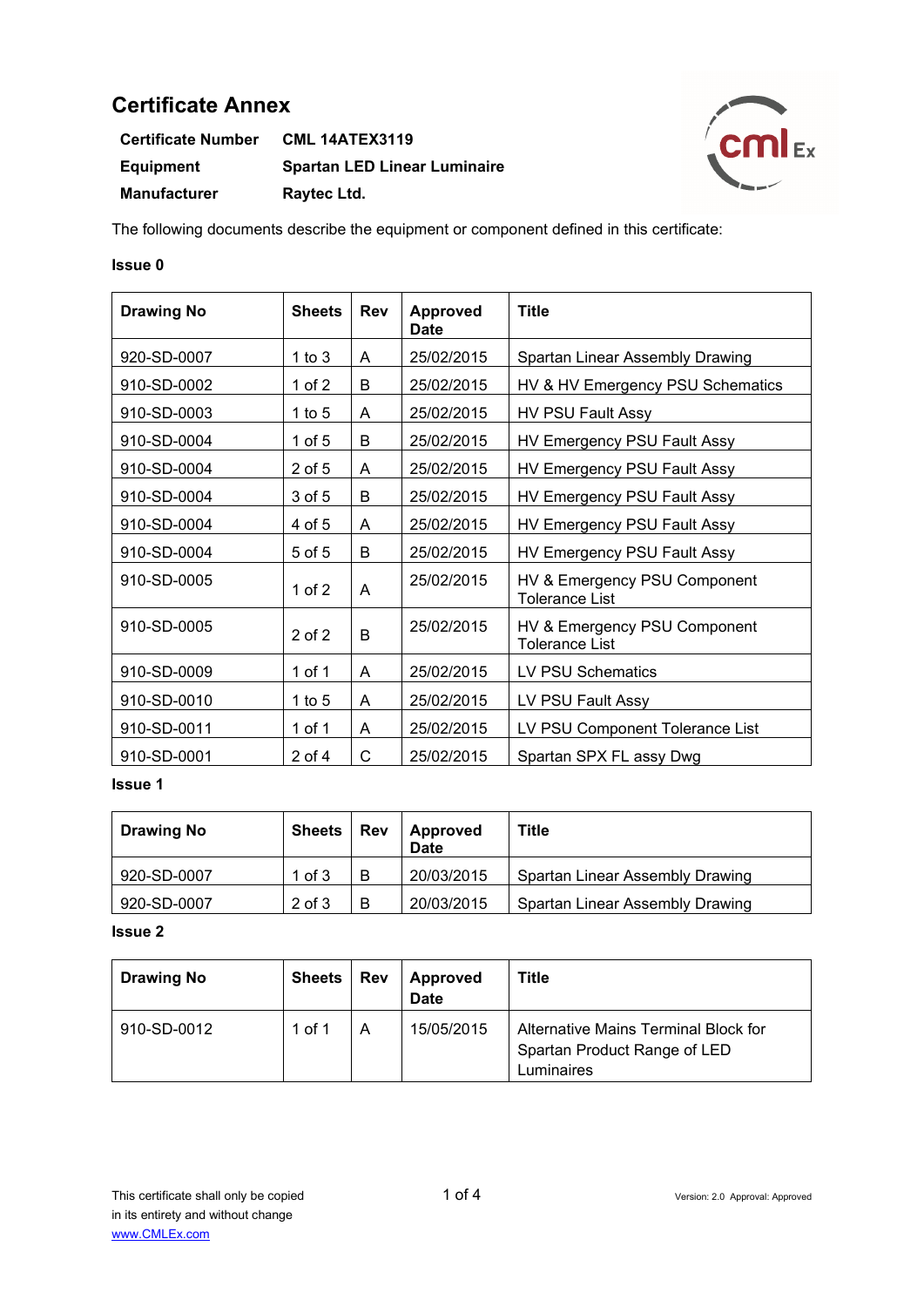| <b>Certificate Number</b> | <b>CML 14ATEX3119</b>               |
|---------------------------|-------------------------------------|
| <b>Equipment</b>          | <b>Spartan LED Linear Luminaire</b> |
| <b>Manufacturer</b>       | Raytec Ltd.                         |



## **Issue 3**

| <b>Drawing No</b> | <b>Sheets</b> | <b>Rev</b> | Approved<br><b>Date</b> | <b>Title</b>                    |
|-------------------|---------------|------------|-------------------------|---------------------------------|
| 920-SD-0007       | 1 of 4        | C          | 04/02/2016              | Spartan Linear Assembly Drawing |
| 920-SD-0007       | $2$ of 4      | C          | 04/02/2016              | Spartan Linear Assembly Drawing |
| 920-SD-0007       | 3 of 4        | В          | 04/02/2016              | Spartan Linear Assembly Drawing |
| 920-SD-0007       | 4 of 4        | А          | 04/02/2016              | Spartan Linear Assembly Drawing |

## **Issue 4**

| <b>Drawing No</b> | <b>Sheets</b> | <b>Rev</b> | <b>Approved</b><br><b>Date</b> | <b>Title</b>                                 |
|-------------------|---------------|------------|--------------------------------|----------------------------------------------|
| 920-SD-0007       | $2$ of $4$    | D          | 23/06/2016                     | Spartan LED Linear Ex m assembly<br>drawing  |
| 920-SD-0007       | $4$ of $4$    | B          | 23/06/2016                     | Spartan LED Linear Ex m assembly<br>drawing  |
| 920-SD-0026       | 1 to 4        | A          | 23/06/2016                     | Dual PSU Circuit diagram                     |
| 920-SD-0027       | 1 of 1        | A          | 23/06/2016                     | <b>Spartan Dual Certification Parts List</b> |
| 920-SD-0028       | 1 to $5$      | A          | 23/06/2016                     | Dual PSU FMEA                                |
| 980-SD-0023       | 1 of 1        | B          | 23/06/2016                     | Spartan LED Linear Zone 2                    |

## **Issue 5**

| <b>Drawing No</b> | <b>Sheets</b> | <b>Rev</b> | <b>Approved</b><br><b>Date</b> | <b>Title</b>                               |
|-------------------|---------------|------------|--------------------------------|--------------------------------------------|
| 920-SD-0007       | $2$ of 4      | D          | 13/07/2016                     | Spartan Linear Assembly Drawing            |
| 920-SD-0030       | 1 to 2        | A          | 13/07/2016                     | 18-48 AC/18-68V DC PSU Circuit<br>diagram  |
| 920-SD-0031       | 1 of 1        | A          | 13/07/2016                     | <b>Component Tolerance LV Power Supply</b> |
| 920-SD-0032       | 1 to 4        | A          | 13/07/2016                     | LV PSU Parts List/FMEA                     |

| <b>Drawing No</b> | <b>Sheets</b> | <b>Rev</b> | Approved<br><b>Date</b> | Title                |
|-------------------|---------------|------------|-------------------------|----------------------|
| 920-SD-0007       | 1 of 4        |            | 03/04/2017              | Spartan Linear Ex em |
| 920-SD-0007       | $2$ of 4      |            | 03/04/2017              | Spartan Linear Ex em |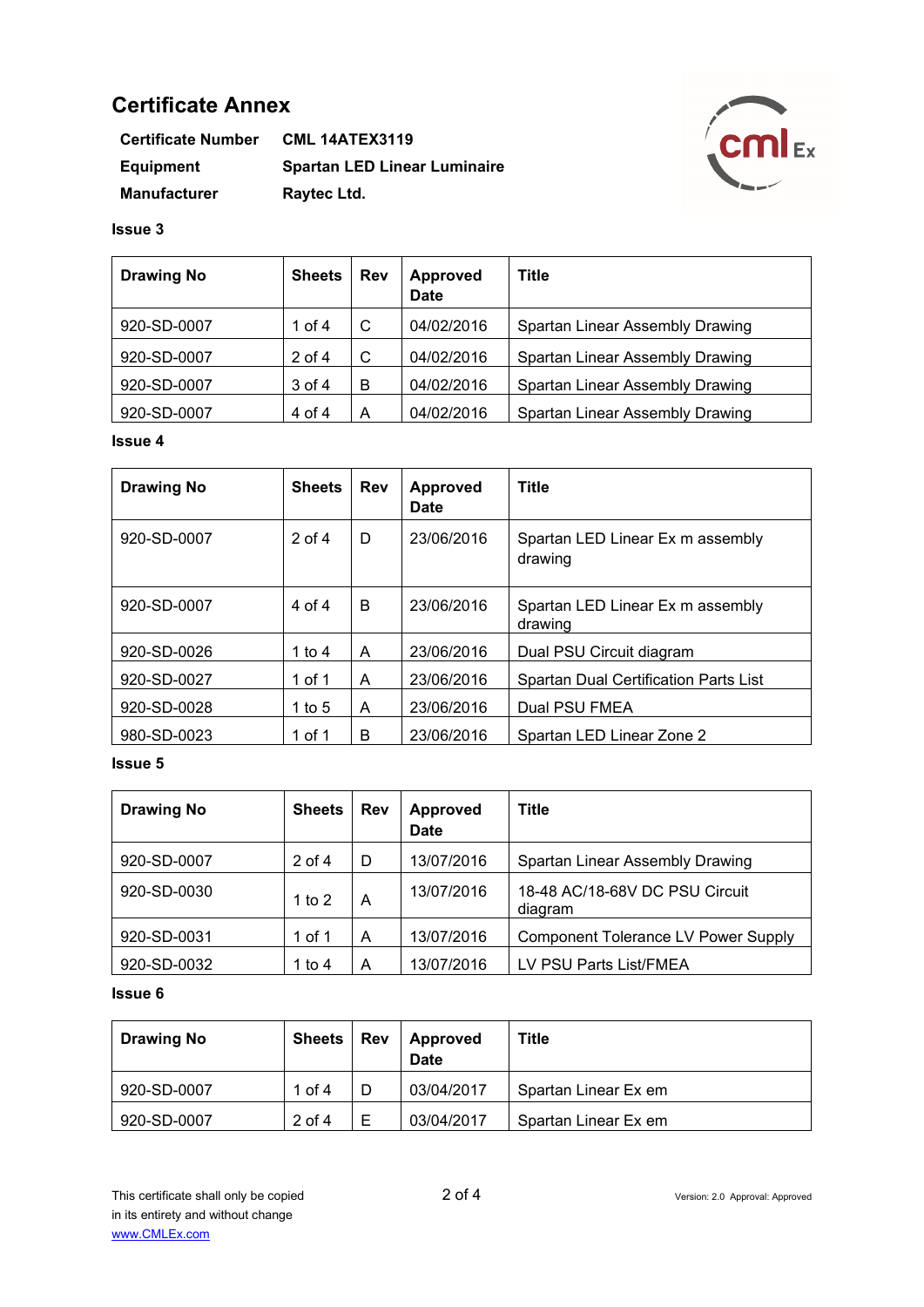| <b>Certificate Number</b> | <b>CML 14ATEX3119</b>               |
|---------------------------|-------------------------------------|
| <b>Equipment</b>          | <b>Spartan LED Linear Luminaire</b> |
| <b>Manufacturer</b>       | Raytec Ltd.                         |



#### **Issue 7**

| <b>Drawing No</b> | <b>Sheets</b> | <b>Rev</b> | Approved<br><b>Date</b> | Title                          |
|-------------------|---------------|------------|-------------------------|--------------------------------|
| 920-SD-00034      | 1 of 1        |            | 22/09/2017              | <b>WADCO LINEAR</b>            |
|                   |               |            |                         | <b>CERTIFICATION NAMEPLATE</b> |

#### **Issue 8**

| <b>Drawing No</b> | <b>Sheets</b> | Rev | Approved<br>date | Title                                                            |
|-------------------|---------------|-----|------------------|------------------------------------------------------------------|
| 910-SD-0047       | 1 of 1        | А   | 04/10/2017       | SPARTAN INTELLIGENT EMERGENCY<br>PCB SCHEMATIC.                  |
| 910-SD-0048       | 1 of 1        | A   | 04/10/2017       | PARTS LIST SPARTAN INTELLIGENT<br><b>EMERGENCY POWER SUPPLY</b>  |
| 910-SD-0049       | 1 to $8$      | A   | 04/10/2017       | <b>FMEA SPARTAN INTELLIGENT</b><br><b>EMERGENCY POWER SUPPLY</b> |

# **Issue 9**

| <b>Drawing No</b> | <b>Sheets</b> | <b>Rev</b> | <b>Approved</b><br>date | Title                                        |
|-------------------|---------------|------------|-------------------------|----------------------------------------------|
| 920-SD-0007       | 1 of 4        |            | 05/04/2018              | Spartan LED Linear- Ex em                    |
| 920-SD-0007       | $2$ of 4      | A          | 05/04/2018              | Spartan LED Linear- Ex em                    |
| 920-SD-0027       | 1 of 1        | в          | 05/04/2018              | <b>Spartan Dual Certification Parts List</b> |
|                   |               |            |                         | <b>Component Tolerance Standard PCB</b>      |

| <b>Drawing No</b> | <b>Sheets</b> | <b>Rev</b> | <b>Approved</b><br>date | <b>Title</b>                                    |
|-------------------|---------------|------------|-------------------------|-------------------------------------------------|
| 920-SD-0007       | 1 of 1        | F          | 03/02/2020              | Spartan LED Linear- Ex em                       |
| 910-SD-0051       | 1 of 1        | A          | 03/02/2020              | Spartan Standard Power Supply PCB<br>Schematic  |
| 910-SD-0052       | 1 to $6$      | A          | 03/02/2020              | <b>FMEA Spartan Standard Power Supply</b>       |
| 910-SD-0053       | 1 of 1        | A          | 03/02/2020              | Parts List Spartan Standard Power<br>Supply     |
| 910-SD-0054       | 1 of 1        | A          | 03/02/2020              | Spartan Emergency Power Supply PCB<br>Schematic |
| 910-SD-0055       | 1 to $5$      | A          | 03/02/2020              | <b>FMEA Spartan Emergency Power Supply</b>      |
| 910-SD-0056       | 1 of 1        | A          | 03/02/2020              | Parts List Spartan Emergency Power<br>Supply    |
| 910-SD-0057       | 1 to $2$      | A          | 03/02/2020              | Spartan Dual Power Supply PCB<br>Schematic      |
| 910-SD-0058       | 1 to $7$      | A          | 03/02/2020              | <b>FMEA Spartan Dual Power Supply</b>           |